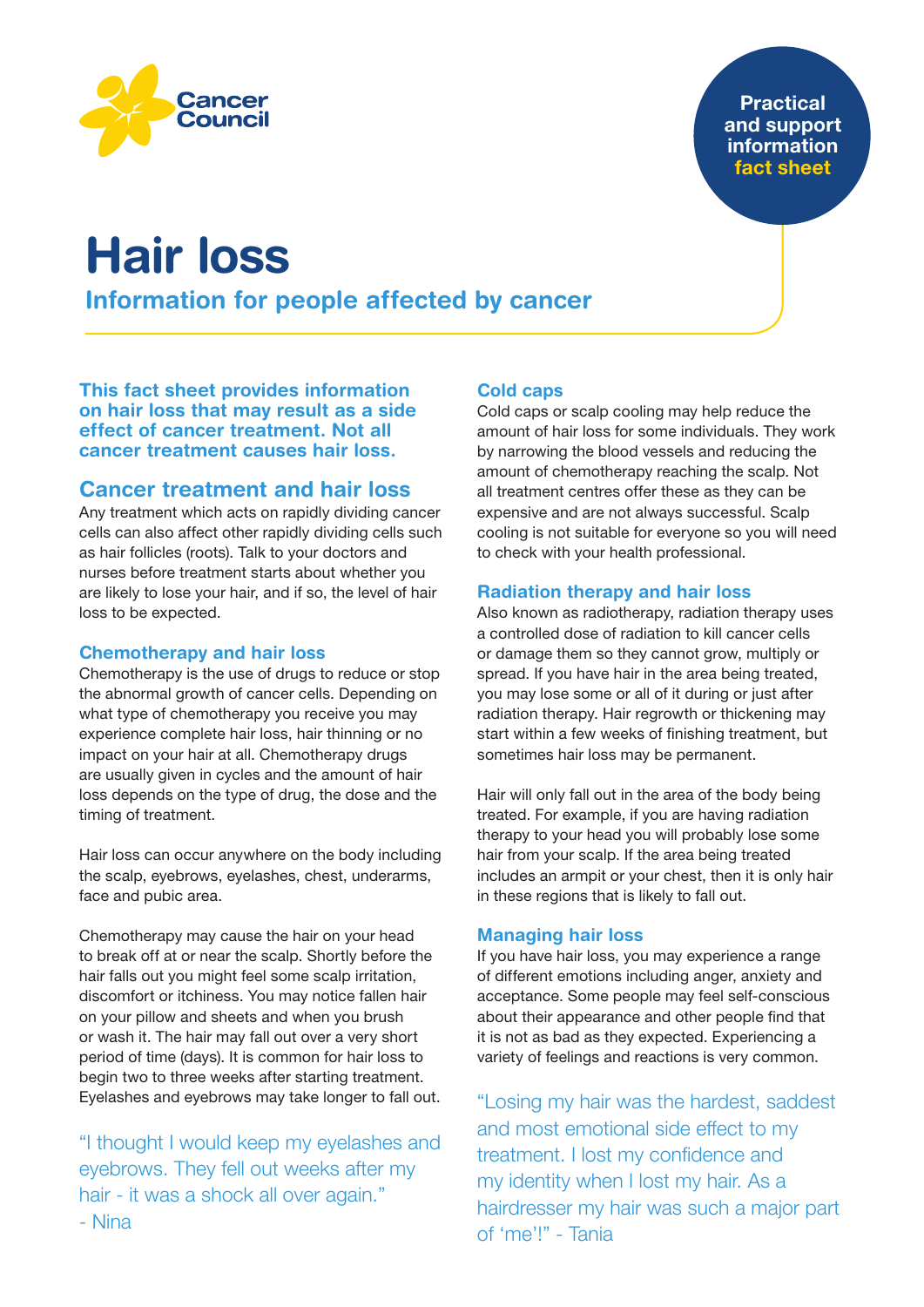# Hair loss

Some people don't know how to react to your hair loss. If you are uncomfortable talking about it, give a simple response, for example "I'm having some treatment for my health and this is the side effect."

You may also want to help children if they have feelings of fear or anxiety. See our Talking to Kids about Cancer booklet for tips on tips on how to talk to children about the changes cancer treatment may cause, including hair loss. This booklet is available via your local Cancer Council website to download, or call Cancer Council 13 11 20 for a copy and other recommended resources.

#### Taking back some control

Being prepared, talking about how you feel and planning ahead for how to deal with the possibility of treatment-related hair loss may be helpful.

- Consider cutting your hair before treatment starts to give yourself time to adjust. Some people cut their hair short, while others prefer to cut their hair in stages.
- Some people choose to shave their head at the early stages of hair loss when they start to notice larger amounts of hair falling out.

#### Taking care of hair and scalp during and after treatment

#### If you have lost your hair:

- gentle massage and moisturising of the scalp using a non-perfumed lotion or emollient can help reduce flaky areas
- protect your scalp from the sun with sunscreen, a scarf or hat
- use a pillow case made from a smooth fabric such as polycotton, cotton sateen or bamboo
- you may like to wear a soft cap, beanie or turban to keep your head warm.

#### If your scalp is sensitive and your hair is thin:

- use a gentle shampoo and conditioner
- brush your hair gently with a soft bristle brush
- dry your hair naturally or use a cool setting on the hair dryer
- avoid heated rollers, curling wands or straightening irons
- avoid harsh chemicals such as hair colouring. gel, mousse and perming agent.

If you have lost underarm hair avoid perfumed deodorants.

If you have any concerns, discuss them with your health professional or call Cancer Council 13 11 20 for more information.

## Wigs and headwear

Some people choose to wear a wig, hat, scarf, turban or beanie after losing their hair; others prefer not to cover their head at all. The important thing is to do whatever makes you feel comfortable and gives you the most confidence.

- A beanie, soft cap or turban is often a comfortable choice; a wide brimmed hat offers more sun protection.
- Scarves usually need to be at least 50 cm long to cover the scalp. Cotton, lightweight wools or blends are the best fabrics to use, as nylon or silk tend to slip off the head too easily.
- Scarves and turbans can be styled in many different ways. You may want to search the internet and your local Cancer Council website for tips and tutorial videos on wigs to suit your face shape and how to style headwear.

#### Types of wigs and hairpieces

- Human hair wigs or hairpieces tend to be more expensive, need to be washed and can be styled like normal hair with hot rollers, curling wands and straighteners. They can be trimmed and coloured darker but not lighter, are heavier and will last longer.
- Synthetic wigs or hairpieces are less expensive, lighter, dry quickly and need less care. They can't be restyled or recoloured but they can be trimmed. If you look after a synthetic wig it will last for as long as you may need it.

#### Selecting a wig

- If you want to match your wig to your usual colour and style, it's a good idea to start looking before treatment starts and hair loss begins or take along a photo from before hair loss began. Some people like to try something different and choose a different style and colour.
- Take a friend or family member along with you for support and to help you choose your wig.

tip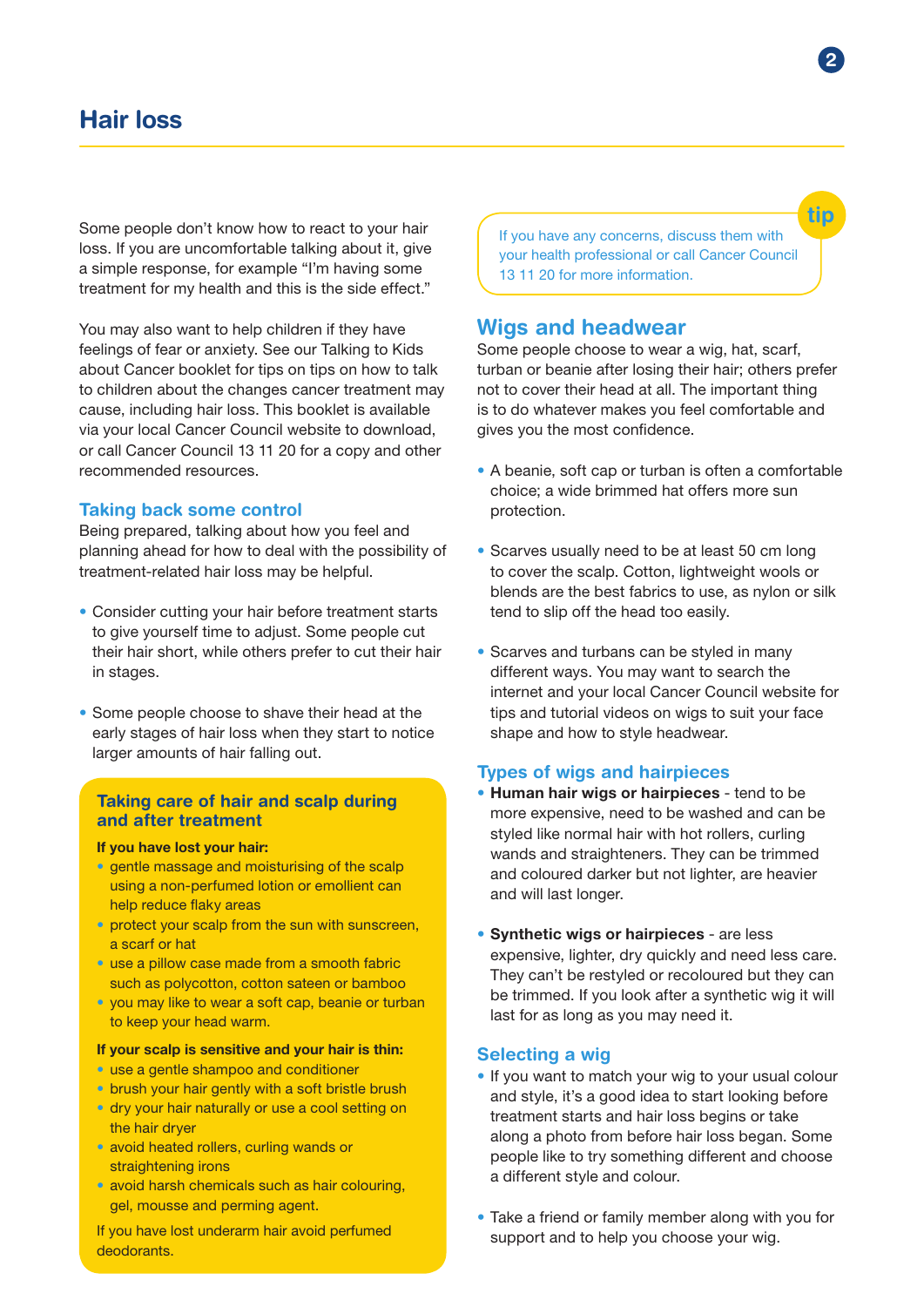- Contact your local Cancer Council on 13 11 20 to ask if they offer a free wig service which may include a wig postal service.
- Ask your hairdresser or speak to a consultant at a wig salon about a style of wig that would suit you. There may be a cost involved for a wig consultation. Remember to ask about the cost when making an appointment or before making your decision.
- Look for a wig that adjusts to any head size to allow for variations as you lose your hair. Some people choose a wig after hair loss as this can often provide a better fit.
- Visit specialty wig suppliers who are experienced in fitting wigs for people having cancer treatment. Contact Cancer Council on 13 11 20 or search the internet for suppliers.

#### Paying for a wig or hairpiece

You may be able to get assistance with the cost of your wig or hairpiece.

- Treatment in a public hospital you may be eligible for financial assistance towards the purchase of a wig. Ask your nurse or social worker for information.
- Health insurance funds some funds will cover part of the cost of a wig if you lose your hair due to disease or treatment. You will need a letter from your doctor to accompany a claim. Before you buy your wig, check what your fund will pay.
- Department of Veterans' Affairs veterans may be eligible to have the cost of a wig covered.

### After treatment

Hair loss is usually temporary. Talk to your doctor about what to expect after your treatment.

After chemotherapy your hair will grow back. Often the first soft hairs reappear within a month or six weeks of treatment ending. Hair usually grows about 1cm every 28 days. You can expect to have a reasonable head of hair four to 12 months later.

When you finish radiation therapy your hair will usually grow back. The time it takes and the way it grows back depends on the dose of radiation you received. Hair usually grows back a few months after treatment. Occasionally after a large dose of radiation therapy the hair may not recover completely, new growth can be patchy and there may be some permanent hair loss.

As your hair grows back you may notice some changes. It may be curlier, thicker or finer than it was before treatment or it may grow back a different colour. A hairdresser may be able to help you manage thinning hair and hair care during regrowth. If your hair loss is partial, talk to your hairdresser about different styling to give the appearance of thicker hair. Hairpieces can be effective in covering partial hair loss.

Seek advice from a professional about how soon after treatment you can colour your regrown hair and the colours or products that may be suitable for you. If your scalp is sensitive, your hairdresser may be able to recommend henna or vegetable-based dyes that may be gentler on the hair and scalp than chemical hair treatments.

Look Good Feel Better is a national community service program run by the Cancer Patients Foundation, dedicated to teaching cancer patients how to manage the appearance-related side-effects caused by cancer treatment. Women, men and teens participate in practical workshop demonstrations covering skin care, make-up and head wear. Look Good Feel Better workshops are held regularly in metropolitan and some regional areas.

Call the Look Good Feel Better national office on 1800 650 960 for information or visit the website [lgfb.org.au](https://lgfb.org.au/) to register for a free workshop. The website also has practical tips in caring for your appearance.